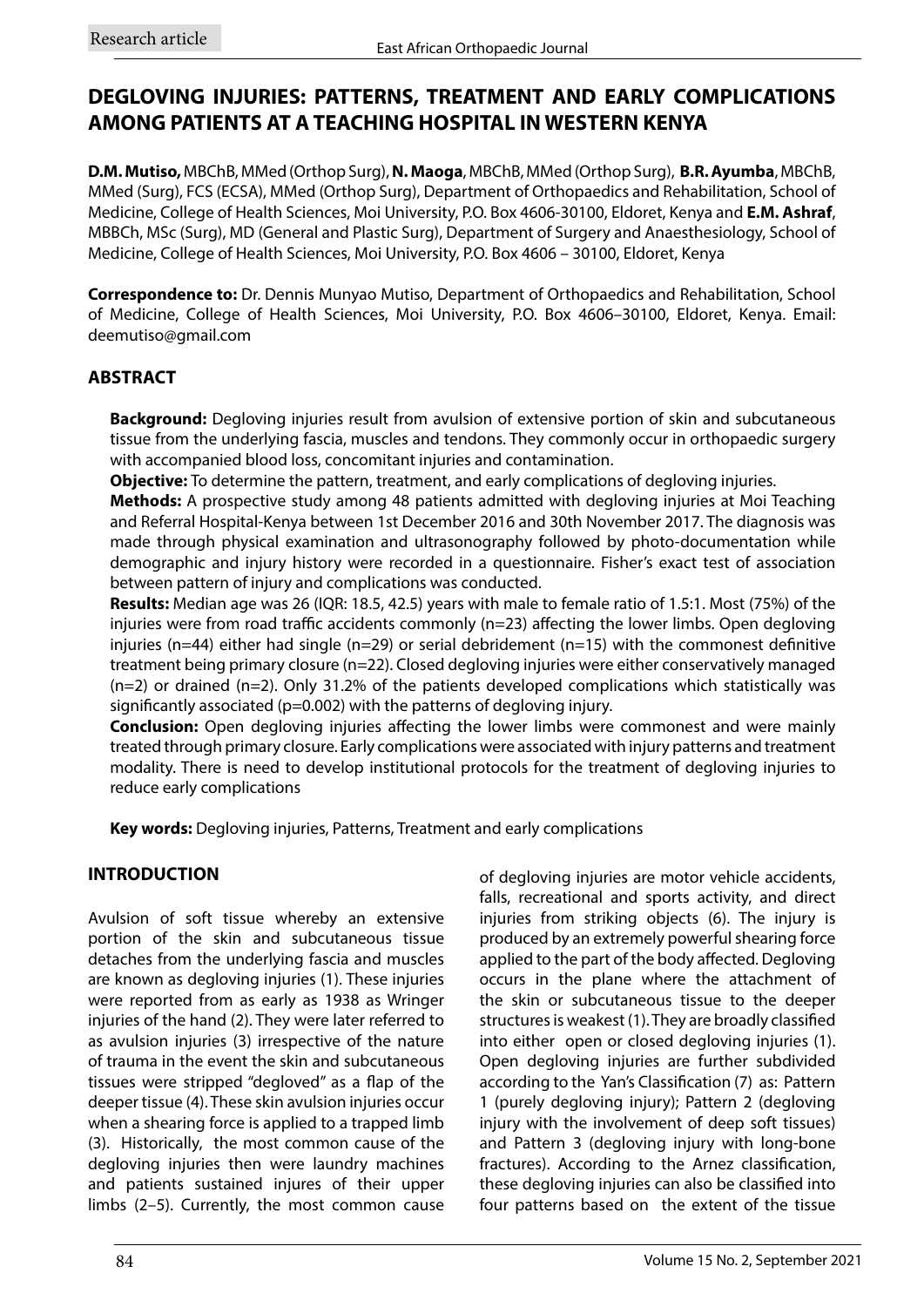injury as: abrasions/avulsions, non-circumferential degloving injuries, circumferential single plane injuries and circumferential multi-plane injuries (8).

Degloving injuries are more commonly observed in males due to a disproportionately higher burden of traumatic injuries (9). Although they may occur anywhere in the body, the main sites of degloving injuries are lower extremities, trunk, scalp, and face (1,10). The patterns, treatment modalities, and early complications of degloving injuries (within 30 days after definitive treatment) vary in different institutions and are influenced by various patient and institutional factors (11). These factors include the age of patients, mechanism of injury, location of the injury, early diagnosis, other systemic illnesses, and timing of treatment offered among others (10). Every year, Degloving injuries contribute to a sizable proportion (3%) of all patients admitted in the orthopaedics wards at Moi Teaching and Referral Hospital (MTRH) (12) . Treatment of these injuries are quite challenging, and the outcomes are sometimes unfavourable due to the severity of the injury, severe contamination, and massive blood loss. The pattern, treatment modalities, and complications of these injuries are not adequately documented locally. This study therefore aimed at determining the patterns, treatment modalities, and early complications of degloving injuries among patients being managed at the Moi Teaching and Referral Hospital (MTRH).

# **MATERIALS AND METHODS**

This study was conducted at the MTRH in Western Kenya. The facility is in Eldoret Town- Uasin Gishu County. The study adopted a prospective descriptive study design where 48 patients diagnosed with a degloved skin greater than onefourth of the circumference of the affected body parts and those admitted with closed degloving injuries at the study site between 1st December 2016 and 30th November 2017 were enrolled into the study. Patients who had already developed complications after definitive treatment in peripheral facilities were excluded from the study.

Open degloving injuries were diagnosed through physical examination while closed degloving injuries were through physical examination and confirmed using ultrasonography. An informed consent was administered by a trained research assistant who also administered a questionnaire to collect the patients' sociodemographic and history of injury data. Clinical data was obtained during the course of treatment through medical chart reviews. The clinical data included cause and

mechanism of injury, time from injury to hospital, whether debridement and skin grafting were done, location and classification of the injury, treatment, complications and the duration of hospitalization. At the time of wound exposure and assessment, degloving injury classification was done using both the Yan's and Arnez classification criteria; and adequate photo-documentations of degloving injuries were done using a digital camera from at least two different views with adequate focus. The main modalities for management of degloving injuries conducted at MTRH were debridement (within six hours from the time of arrival to the accidents and emergency department) followed by skin grafting once the wound was found suitable for grafting. Debridement was either done singly or serially depending on the level of wound contamination. Although other techniques such as local and free flaps could be done to manage degloving injuries, these are currently not offered routinely at the study site due to the few number of plastic surgeons available. The early complications during treatment were documented from the time of injury to 30 days after definitive treatment. Patients who were discharged earlier than 30 days were followed up in the outpatient clinic. The data collected was entered into a Microsoft Access database, coded, cleaned and exported to STATA/MP version 13 statistical analysis software. The categorical variables such as sex, education level and causes of injuries were summarized as frequencies and the corresponding percentages. While numerical variables such as age, time to surgery, and hospitalization period were summarized as median and corresponding interquartile range. Inferential statistical analysis was conducted using Pearson's Chi-Square and Fisher's exact tests to test the association between the presence of complications and various treatment modalities at 95% confidence interval. Mann Whitney U test was used to compare the median length of stay among those who developed complications with those who did not develop complications. Furthermore, Mann Whitney U test compared the average time taken from injury to debridement among those who developed complications and those who did not. The results were presented in the form of charts and tables.

This study received ethical clearance from the Institutional Research and Ethics Committee (IREC) of Moi University School of Medicine and MTRH (Approval Number: FAN/IREC/1686). Informed consent was obtained from patients older than 18 years of age while assents and parental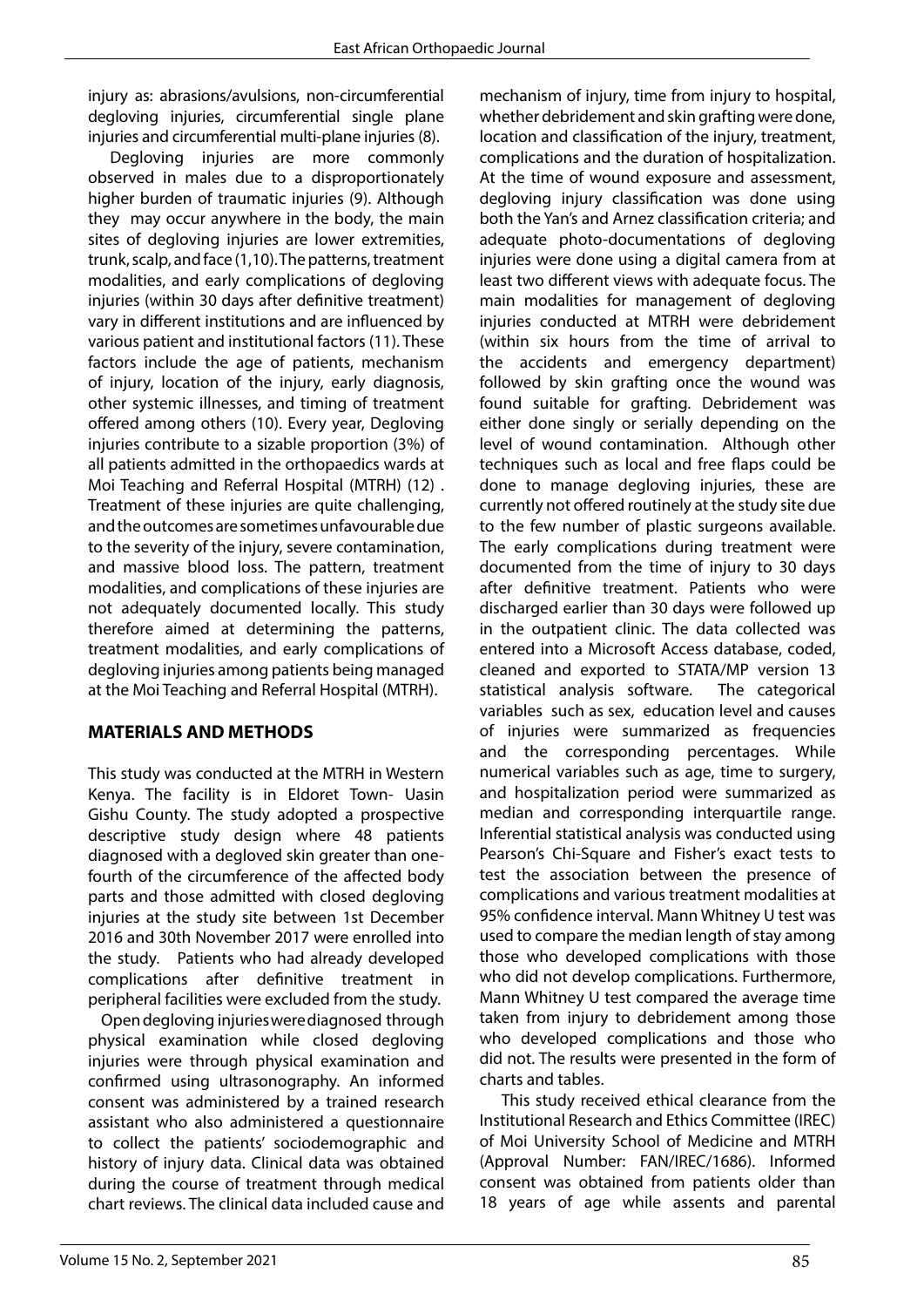consent was obtained for those younger than 18 years. Patients' privacy and confidentiality was maintained by de-identifying patient data and storing their information in password secured databases accessible to only study staff. Patients were further informed that the findings of this study will be published in a peer reviewed scientific journal to inform degloving injuries management modalities.

#### **RESULTS**

The mean age was 30.5  $(\pm 17.2)$  years; median age was 26 (IQR: 18.5, 42.5) years with a male to female ratio of 1.5:1. More than four fifths (83.33%) of the patients were aged 16 years or more with a range of 4-70 years. Nearly half (47.92%) of those enrolled had secondary level of education or above (Table 1).

| Socio-demographic characteristics of the patients |                  |            |
|---------------------------------------------------|------------------|------------|
|                                                   | Category         | No. (%)    |
| Age (years) (n=48)                                | $<$ 16           | 8(16.67)   |
|                                                   | $16 - 60$        | 36 (75.00) |
|                                                   | $>60$            | 4(8.33)    |
| Gender (n=48)                                     | Female           | 19 (39.58) |
|                                                   | Male             | 29 (60.42) |
| Education level (n=48)                            | None             | 3(6.25)    |
|                                                   | Primary          | 22(45.83)  |
|                                                   | Secondary        | 22(45.83)  |
|                                                   | Higher education | 1(2.09)    |

**Table 1**

This study found 48 patients with degloving injuries out of a total of 1185 orthopaedic patients over the one-year period. This resulted in a degloving injuries prevalence of 4.05% at the Moi Teaching and Referral Hospital in Eldoret-Kenya. These degloving injuries (Figure 1) were stratified based on aetiology, where more than threequarters (77.09%; n=37) occurred because of road traffic accidents while the rest were work-related. Specifically, nearly half (43.75%) of all the reported injuries were as a result of motorcycle accidents followed by motor-vehicle accidents (31.25%). Farm accidents (14.58%) and industrial accidents (8.33%) were identified as work-related injuries while bicycle accidents were the least prevalent at 2.09%.

**Figure 1** *Degloving injury of the right thigh*



Most (72.92%) degloving injuries occurred on the extremities with majority (47.92%) being lower limb injuries followed by (25%) those on the upper limb (Figure 2).



Most of the patients delayed arriving in the hospital for management with less than one-third (31.25%; n=15) arriving in under 12 hours (Table 2).

Majority of the patients (91.67%; n=44) had open degloving injuries which got either single (n=29) or serial debridement (n=15). The definitive management for these open degloving injuries was primary closure that was done to half (50%; n=22) followed by split-thickness skin grafting (22.7%; n=10), full-thickness skin grafting (15.9%;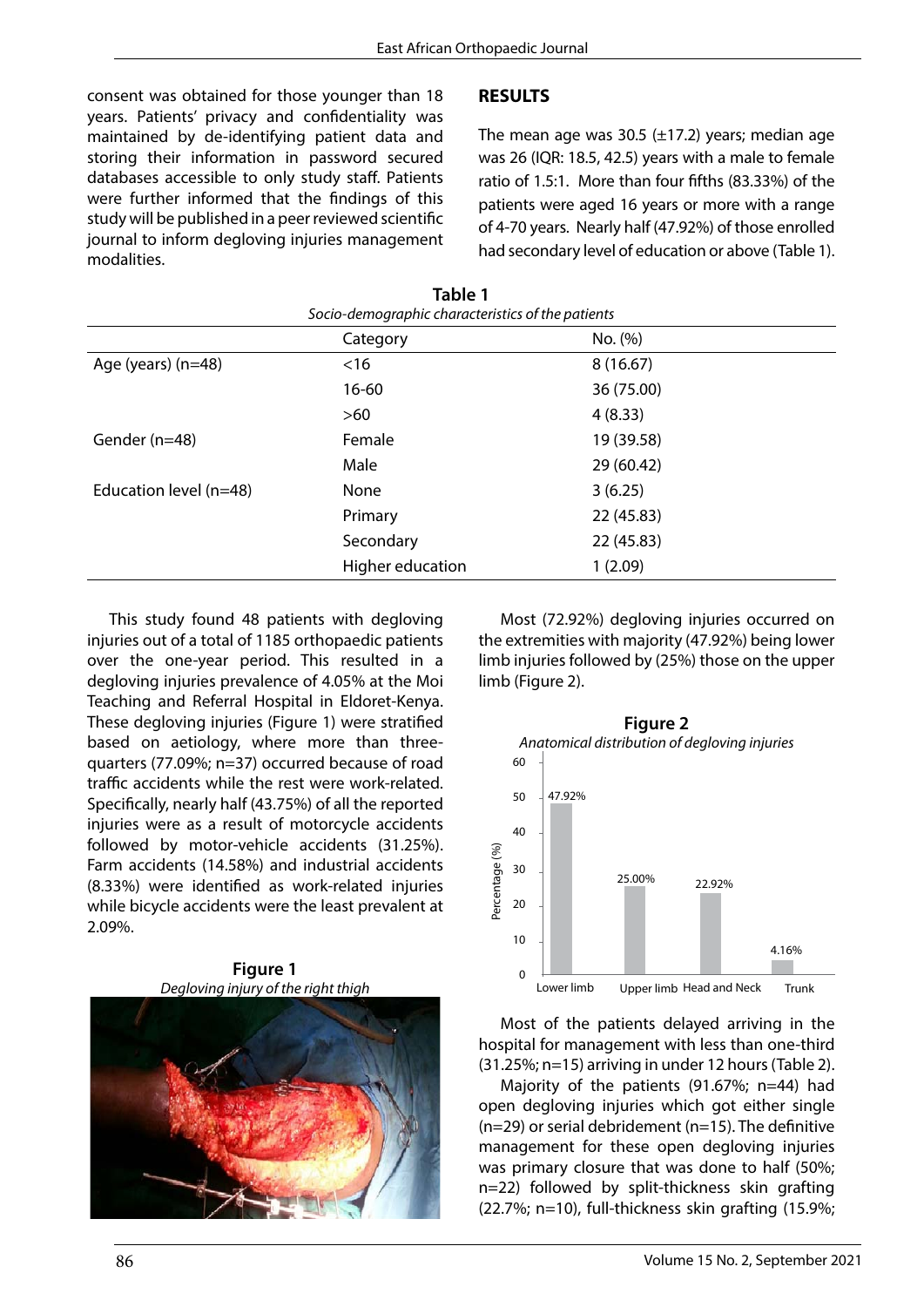| Time between injury and arrival to the hospital |                            |            |  |
|-------------------------------------------------|----------------------------|------------|--|
| Variable                                        | Category                   | Frequency  |  |
| Time between injuryto arrival at the hospital   | $<$ 12 hours               | 15 (31.25) |  |
|                                                 | 12 - 23 hours 59 minutes   | 15(31.25)  |  |
|                                                 | $24 - 47$ hours 59 minutes | 14 (29.17) |  |
|                                                 | $\geq$ 48 hours            | 4(8.33)    |  |

**Table 2**

n=7) and muscle flap (11.4%; n=5). The remaining patients (n=4) had closed degloving injuries which were either conservatively managed (50%; n=2) or drained (50%; n=2).

When the injuries were subtyped (Arnez Classification), the most frequent were noncircumferential degloving injuries accounting for over half (59.09%) of those reported (Table 3).

| Distribution of degloving injuries by status and subtypes |                                |            |
|-----------------------------------------------------------|--------------------------------|------------|
| Variable                                                  | Category                       | No. (%)    |
| <b>Status</b>                                             | Closed                         | 4(8.33)    |
|                                                           | <b>Open</b>                    | 44 (91.67) |
| Subtype                                                   | Non-circumferential degloving  | 26 (59.09) |
|                                                           | Circumferential multiple plane | 7(15.91)   |
|                                                           | Abrasions/avulsion             | 6(13.64)   |
|                                                           | Circumferential single plane   | 5(11.36)   |

**Table 3**

The open degloving injuries were further classified as per the Yan's classification where, pure degloving injuries (Pattern 1) accounted for 45.45% (n=20) of all the injuries reported. This was followed by those affecting deep tissues (pattern 2) at 36.36% (n=16) with the least occurring being degloving injuries with an associated bone fracture at the site of injury (pattern 3) at 18.19% (n=8).

Most patients with pattern 1 (60%; n=12) and Pattern 2 (37.5%; n=6) injuries had a single debridement and primary closure while those with patterns 3 mainly (37.5%; n=3) received single debridement and muscle flap (Table 4). Most patients who underwent muscle flap as their definitive treatment had to undergo serial debridement prior to the definitive treatment.

| Surgical management of open degloving injuries based on Yan's classification patterns |         |    |   |       |
|---------------------------------------------------------------------------------------|---------|----|---|-------|
| Management                                                                            | Pattern |    |   |       |
|                                                                                       |         |    | 3 | Total |
| Serial debridement/FTSG                                                               |         |    |   |       |
| Serial debridement/muscle flap                                                        |         |    |   |       |
| Serial debridement/primary closure                                                    |         |    |   |       |
| Serial debridement/STSG                                                               |         |    |   |       |
| Single debridement/FTSG                                                               |         |    |   |       |
| Single debridement/muscle flap                                                        |         |    |   |       |
| Single debridement/primary closure                                                    | 12      | 6  |   | 18    |
| Single debridement/STSG                                                               |         |    |   | 6     |
| Total                                                                                 | 20      | 16 | 8 | 44    |

**Table 4**

*Surgical management of open degloving Injuries based on Yan's classification patterns*

Legend: FTSG = Full Thickness Skin Graft, STSC = Split Thickness Skin Graft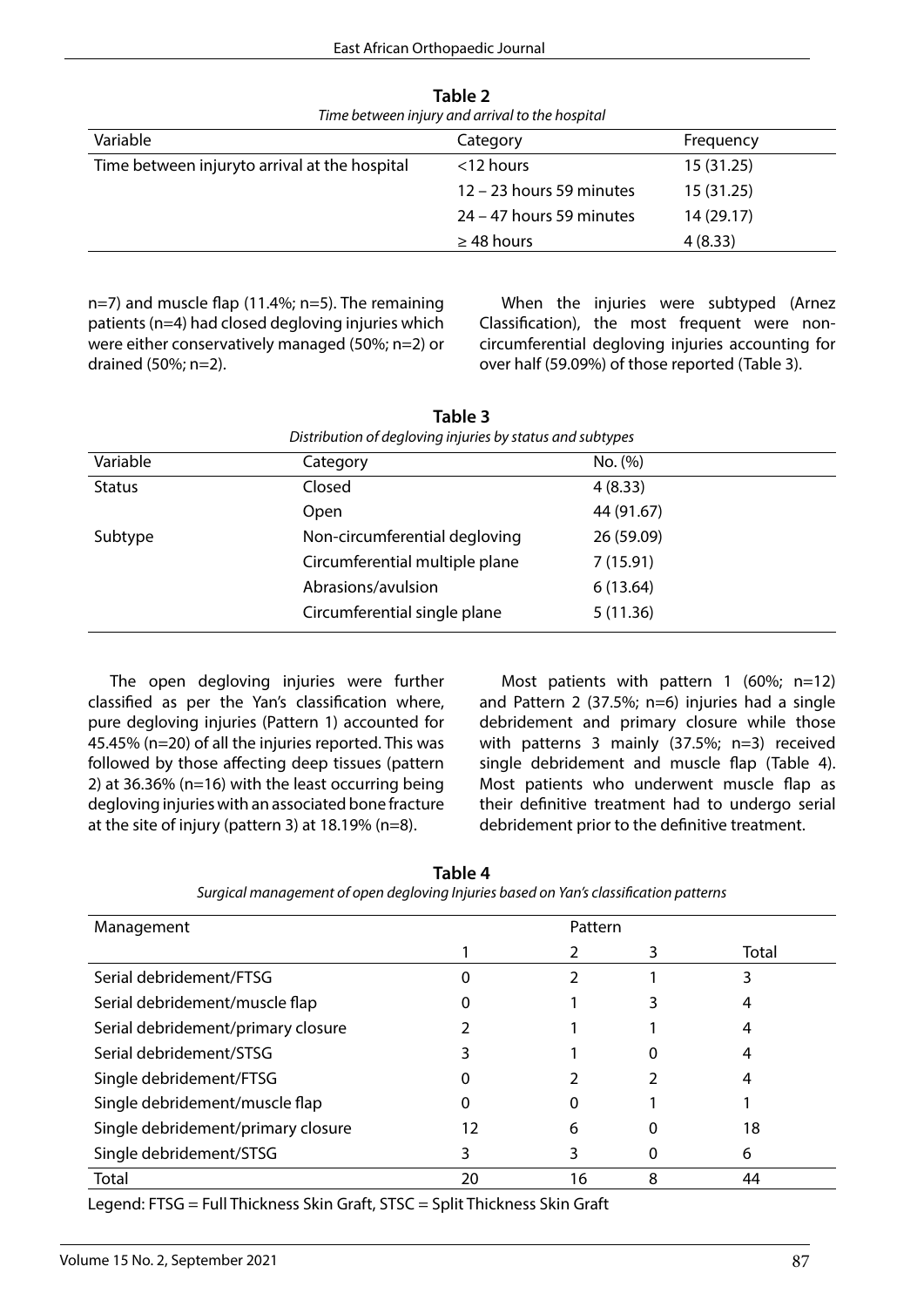Following the various management options offered based on the nature of degloving injury, 31.3% (n=15) of all the patients developed early complications. When these complications were

classified by pattern (using Yan's Classification criteria), 62.5% (n=5) of those with pattern 3 had early complications compared to the 8.3% (n=2) of those who presented with pattern 1 degloving

| Occurrence of early complications based on Pattern using Yan's classification criteria |                     |            |         |  |
|----------------------------------------------------------------------------------------|---------------------|------------|---------|--|
| Pattern                                                                                | Early complications |            | P-value |  |
|                                                                                        | Yes                 | No         |         |  |
|                                                                                        | 2(8.3%)             | 22 (91.7%) | 0.002f  |  |
|                                                                                        | $8(50.0\%)$         | 8 (50.0%)  |         |  |
| .                                                                                      | 5(62.5%)            | 3(37.5%)   |         |  |

**Table 5**

f Fishers Exact test

injury, a difference that was found to be statistically significant (p=0.002) as shown on Table 5.

These early complications included local wound infection (40%), haemorrhage (26.7%), graft failure (20%) and primary flap necrosis at 13.3% (Figure 3).

When complications were compared to treatment modalities, there was a statistically significant association (p=0.043) between patients who had serial debridement and developing early complications (Table 7).



| Figure 3                              |
|---------------------------------------|
| Early complications of degloving inju |

| Table 7                                                    |
|------------------------------------------------------------|
| Association between treatment modalities and complications |

| <b>Treatment</b>   | Complication |              | P-value |
|--------------------|--------------|--------------|---------|
|                    | $No (n=33)$  | Yes $(n=15)$ |         |
| Single debridement | 22 (75.9%)   | $7(24.1\%)$  | 0.189c  |
| Serial debridement | 7(46.7%)     | 8 (53.3%)    | 0.043f  |
| Primary closure    | 17 (77.4%)   | 5(22.6%)     | 0.241c  |
| <b>FTSG</b>        | $4(57.1\%)$  | 3(42.9%)     | 0.662f  |
| <b>FTSG</b>        | 6(60%)       | 4 (40%)      | 0.703f  |
| Muscle flap        | 2(66.7%)     | 3(33.3%)     | 0.307f  |
| Antibiotics        | 2 (100%)     | $0(0\%)$     |         |
| Drainage           | 2 (100%)     | $0(0\%)$     |         |

f Fishers Exact test; c Chi-Square test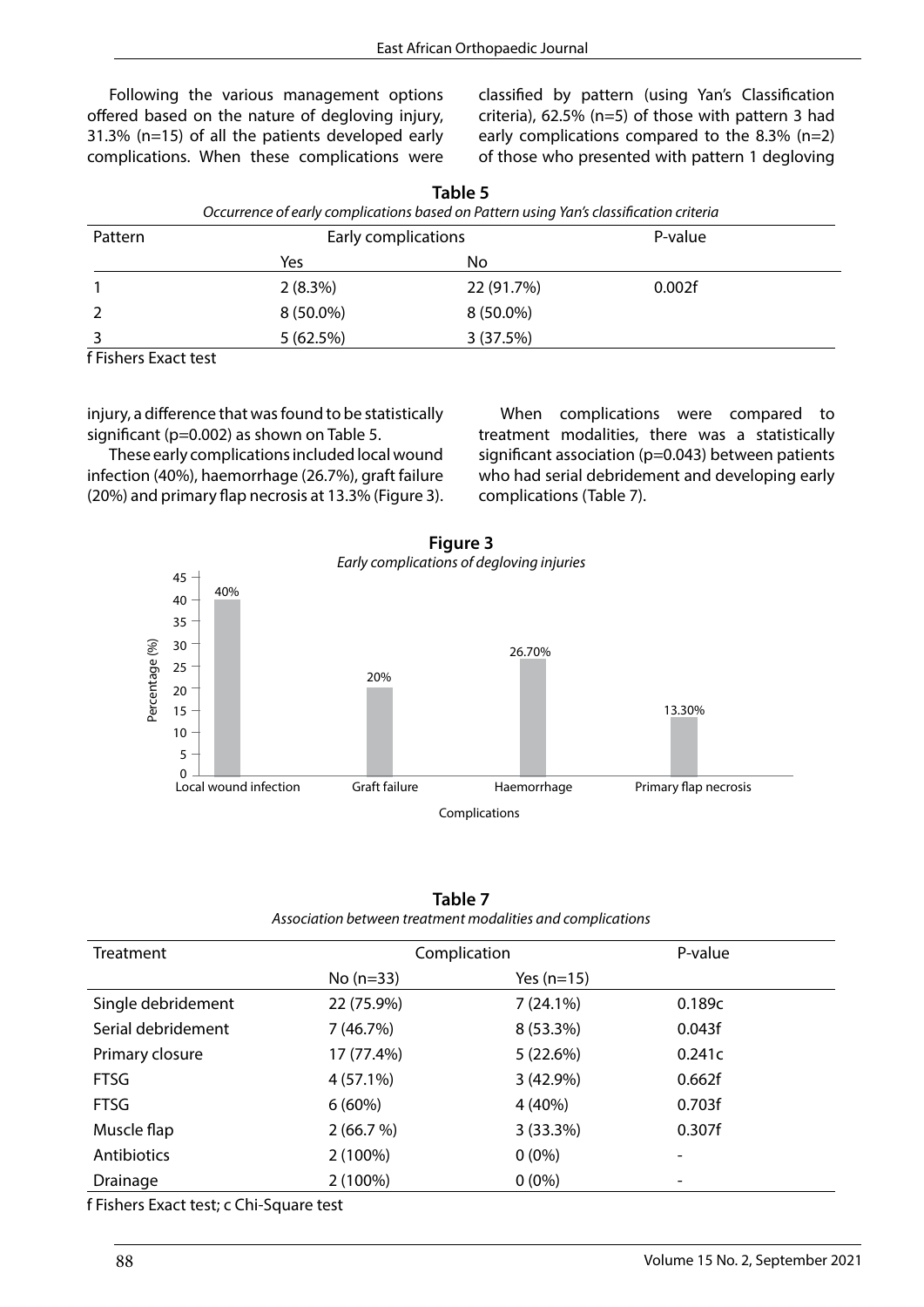# **DISCUSSION**

The mean age of patients was 30.5  $(\pm 17.2)$  years and this matched the findings from a study conducted in Uganda (9) where the reported mean age was 28.8 years. Similar mean age results were reported in Qatar at 30.5 years (10) and Shanghai – China at 32.4 years (7). However, a relatively higher mean age was reported at the third military hospital of China where the mean age of those enrolled was 35.7 years (13). The reason for this deviance in mean age could be attributed to the difference in the age range of the two target populations at 16-70 years in the current study and 16- 65 years in China (13). Another mean age and age-range trend difference was reported in Istanbul, Turkey (6) where patients enrolled had a mean age of 16 years with an age range of 6-33 years.

Most (75%) of the patients' degloving injuries were as a result of road traffic (motor vehicle and motorcycle accidents). Similar high aetiological findings were reported in both Uganda and Qatar at 84% (10) and 75% (9) respectively. This high prevalence of degloving injuries resulting from motor vehicle and motorcycle accidents could be attributed to an increase in the use of motorcycle as a means of public transport in western Kenya (14).

Nearly all (91.7%) of the degloving injuries reported in this study were open. This matched findings in Qatar (10) where nearly four-fifths (79.8%) of the enrolled patients had open degloving injuries. When the degloving injuries were classified based on the anatomical site of occurrence, this study reports that majority of them (47.92%) occurred on the lower limbs. Although the highest proportion reported in this study, this proportion of degloving injuries occurring on the lower limbs is half that reported in Brazil at 95.7% (5). Higher proportions of degloving injuries occurring on the lower limbs as seen in this study were also reported in Pakistan at 72% (15).

Open degloving injuries are best treated within the first eight hours from the time of injury (13). This study reports that it took an average of 19 hours from the time of injury to debridement and approximately five days to grafting. This could be attributed to late presentation to the hospital and high workload at the study setting's accidents and emergency (casualty) department and theatre. These extensive open degloving injuries can be problematic for reconstructive surgeons due to the complexity of the injury further interfering with their treatment and closure. Because of this complexity, they may require serial debridement and dressing, with the eventual placement of

skin graft (6,9,10,13,16). However, other studies have reported that the immediate use of the degloved skin as a full-thickness skin-graft gives the most satisfactory coverage to the denuded areas (17,18). The grafting methods used for closure of degloving injuries in clinical practice vary. The techniques have been refined in the primary treatment of open degloving injuries with satisfactory results. In a follow-up Taiwanese study (19), multiple stabbing over the skin graft were performed to allow fluid drainage when the defatted skin was repositioned. The fixation of the skin graft to the underlying bed with multiple staples was advocated to provide adequate stability. The full-thickness skin graft with such a pattern of perforation healed well and produced a satisfactory cosmetic appearance (17-20).

Early complications associated with degloving injuries management were observed in nearly one-third (n=15) of the patients. These complications were predominant among those with open degloving injuries, whereby nearly half (40%) of them had local wound infection. The other complications reported were skin graft failure (20%), haemorrhage (26.7%), and flap necrosis (13.3%). The overall early degloving injury management complications in this study are lower than those reported in a study conducted in Brazil at 62% (5). This could be attributed to better patient management and education which reduces complication rates. In Uganda (9), 29.41% of degloving injuries resulted in haemorrhagic shock while in Doha-Qatar, the infection rate reported was 3.9% (10). Occurrence of early management complications statistically was significantly associated with the pattern of degloving injuries  $(p=0.002)$ . Most  $(62.5%)$  of those with pattern 3 degloving injuries had complications reported in a Chinese study (7) where patterns 1 and 2 had better treatment outcomes. Age was found to have limited influence on the occurrence of early complications following the management of degloving injuries just like other previously reported studies (6,7,10).

# **CONCLUSIONS**

This study reports that a great proportion of patients with degloving injuries were young and male. The commonest anatomical site for degloving injuries was the lower limb. Road traffic accident was the major causative factor for the degloving injuries reported in this study; with the commonest pattern of degloving injuries being pattern 2 and non-circumferential